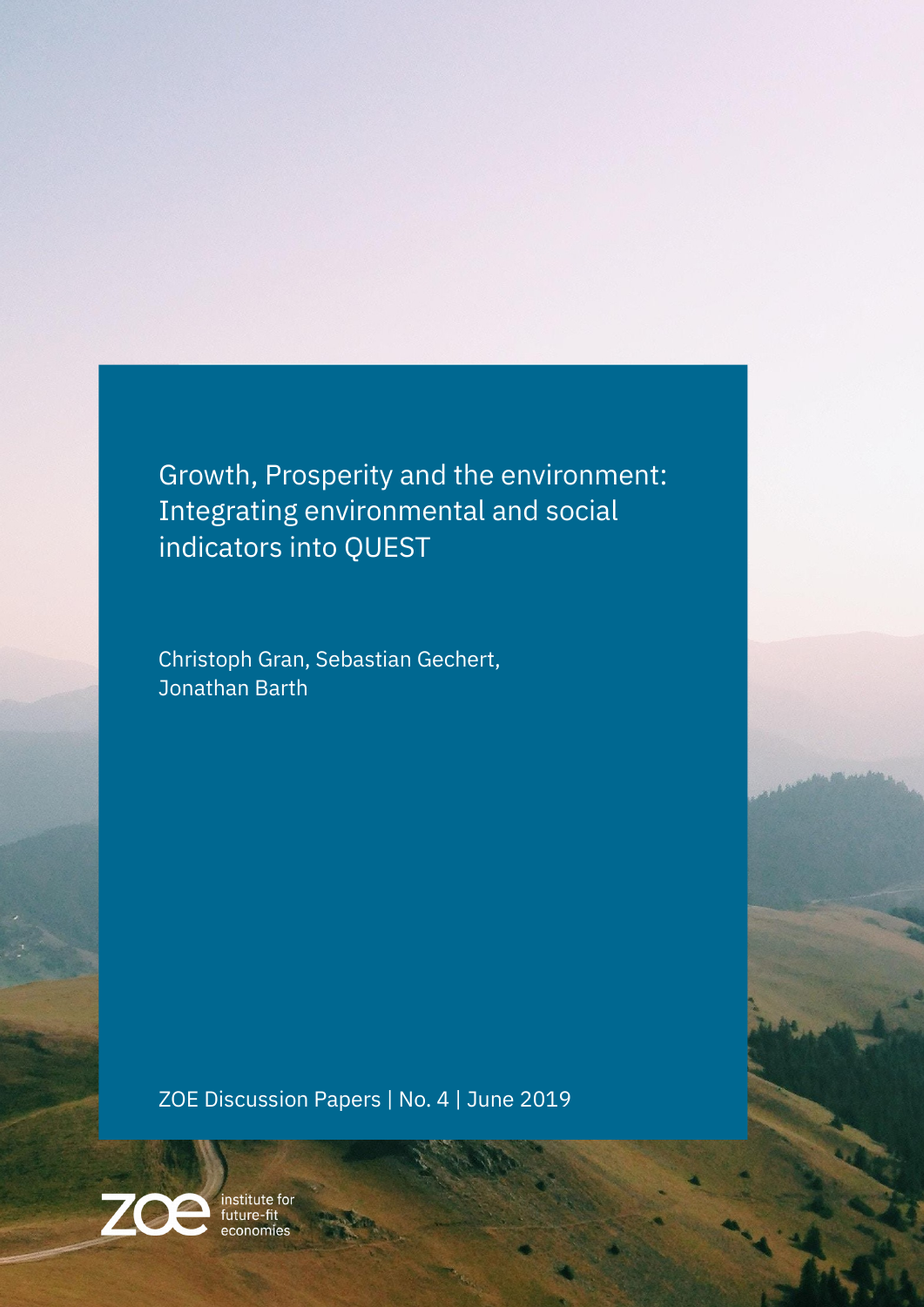

ZOE Discussion Papers No. 4 · June 2019

# **Growth, Prosperity and the environment: Integrating environmental and social indicators into QUEST**

Dr. Christoph Gran<sup>1</sup>, Dr. Sebastian Gechert<sup>2</sup>, Jonathan Barth<sup>1</sup>

1: ZOE, institute for future-fit Economies, Bonn Germany. 2: Macroeconomic Policy Institute (IMK), Düsseldorf, Germany.

Abstract: Currently the EU and the world face several complex and interconnected challenges. These range from climate change and loss of biodiversity to high levels of inequality and precarious work. At the same time, there is a growing discontent with politics not being able to provide appropriate problem solutions. Over the last years, however, an enormous quantity of ecological and social indicators has been brought up that may serve as a new compass in addressing these challenges and accessing wellbeing and sustainability at the same time. Our contribution shows how these indicators can help to better navigate policymaking while considering sustainability and wellbeing and to replace the currently dominant, GDP-focused approach. The paper gives an insight into the results of an ongoing research project funded by the German Federal Environment Agency, exploring how ecological and social indicators can be better integrated into macroeconomic models (Diefenbacher et al. 2019). The focus of the paper lies on integrating new ecological and social indicators into QUEST, the global macroeconomic policy simulation model of the European Commission's Directorate-General for Economic Affairs and Finance (DG ECFIN).

Keywords: Sustainability, Beyond GDP, macroeconomic models, QUEST, ecological and social indicators

Licence: Creative-Commons [CC-BY-NC-ND 4.0.](http://creativecommons.org/licenses/by-nc-nd/4.0/)



Herausgeber / Publisher: ZOE. Institut für zukunftsfähige Ökonomien e. V., Thomas-Mann-Straße 36, 53111 Bonn. info@zoe-institut.de · www.zoe-institut.de · ISSN 2627-9436.

ZOE Diskussionspapiere präsentieren wirtschafts- und sozialwissenschaftliche Analysen von Potentialen und Hemmnissen für eine zukunftsfähige Wirtschaftsordnung. ZOE discussion papers present economic and socio-scientific analyses of potentials and barriers for a future-fit economic system.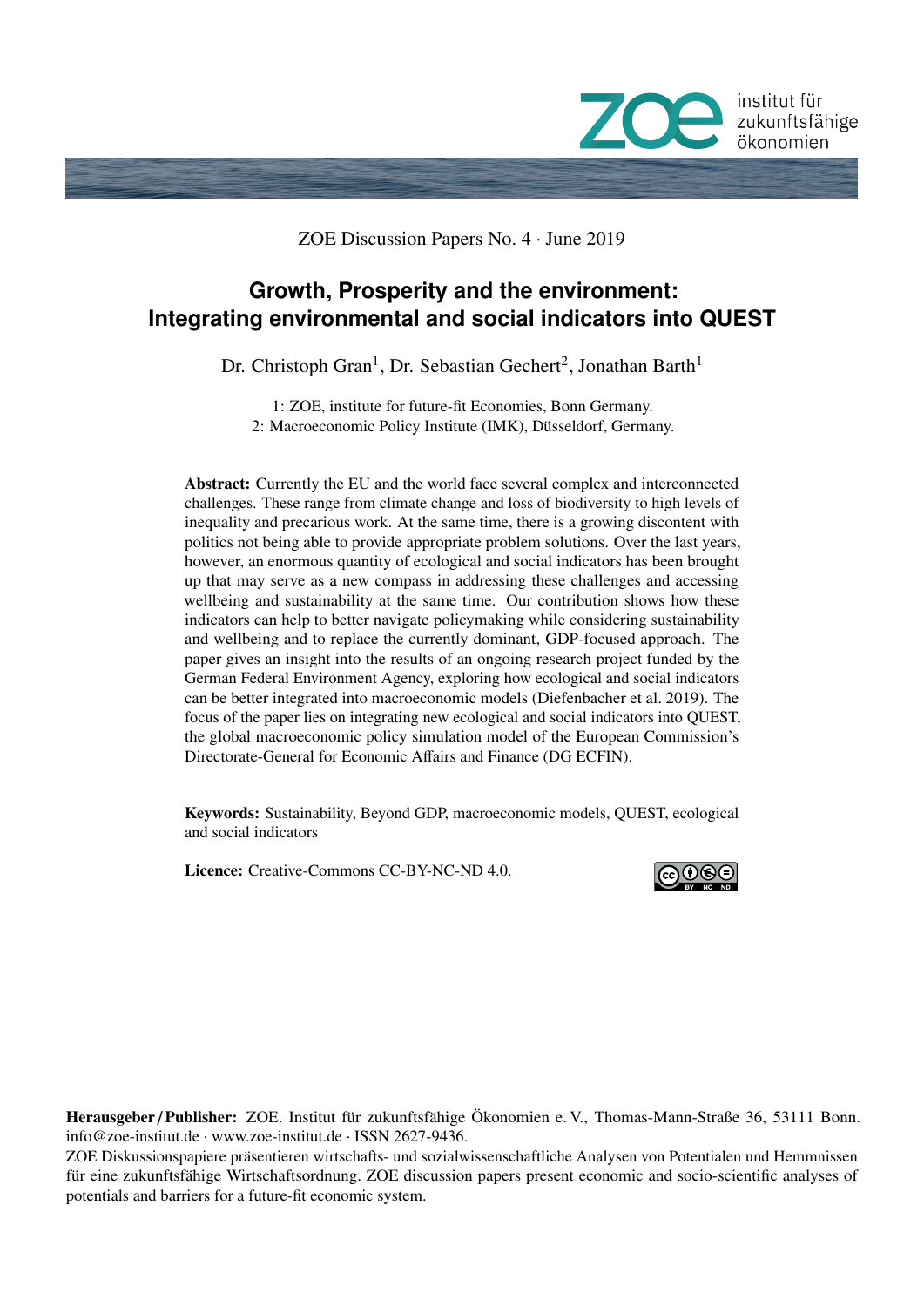"Taking the EU and the world on a sustainable path requires a deep economic and societal transformation across the board [...] recognising the unique sustainability struggles that Europe faces [. . . ]: not just climate change, air pollution and loss of biodiversity, but also ageing populations, fiscal unsustainability, depressed productivity growth, high levels of unemployment and the spread of more precarious forms of work." (European Political Strategy Centre 2019)

In light of this dramatic transformation, the complexity of policymaking today could not be any higher. Policymaking is confronted with various but often conflicting objectives like decarbonizing the economy, providing social inclusion and ensuring high levels of employment.

In the past, a rising GDP was the major and easily understandable proxy for societal and economic development and a means to simultaneously achieving different objectives. For several decades, GDP has been quite successful in this role. However, it was never designed to be a comprehensive measure of prosperity, sustainability and well-being.

Therefore, in recent history various approaches have emerged, addressing the question of how *"to find a new measure to assess the health of our economies and – more importantly – the people living in them"*, as the World Economic Forum describes the challenge of our time (World Economic Forum 2019).

In 2009, the "Commission on the Measurement of Economic Performance and Social Progress" (CMEPSP) (Stiglitz et al. 2009) and in 2013 the European Commission's Communication on "Progress on 'GDP and Beyond' actions" (European Commission 2013) proposed a comprehensive list of social and ecological indicators that resulted in new data collection by EUROSTAT (Eurostat 2019). On the supranational level the OECD developed the "Better Life Index<sup>"[1](#page-0-0)</sup> in 2011, which measures different dimensions of well-being and progress (Organisation for Economic Cooperation and Development 2011). Since 2016, the Sustainable Development Goals (SDGs) offer an even bigger set of indicators, altogether 17 goals and 169 targets.

On the national level, Slovenia reoriented its national policies combining the SDGs with their citizens' vision of 2050 (Government Office for Development and European Cohesion Policy 2017). Finland used the SDGs as an inspiration to determine its national budget (Hege and Brimont 2018). Further examples include the initiative of Scotland, New Zealand and Iceland, which in 2018 launched the Wellbeing Economy Governments initiative, aiming at *"sharing [. . . ] experience and expertise among o*ffi*cials working to embed wellbeing outcomes in economic policy"* (Wellbeing Economy Governments 2019).

However, even if the data are available, their application in practice remains limited, as the EU funded project BRAINPOoL has shown for the EU (Whitby et al. 2014). A relevant bottleneck are macroeconomic models, which are an important tool in assessing the impact of policy proposals. Traditional economic models often focus on economic indicators such as GDP as main categories of success, too often neglecting interlinkages of economic with environmental and social aspects (Pollitt et al. 2010; Diefenbacher et al. 2019).

Motivated by this observation, we describe how different ecological and social indicators could be put at the core of economic models. We thereby draw from the analysis of different model classes within an ongoing research project funded by the German Federal Environment Agency. The project itself is not explicitly concerned with the development of new macroeconomic models or indicators of its own. Instead, it aims to answer the question how existing environmental and wellbeing indicators can be integrated into existing economic models. The innovative aspect of the project lies in bringing together actors associated with indicator development with modelers from different theoretical and methodological backgrounds and thus initiating a discourse on the limits and possibilities of current economic modelling.

The focus of the present paper lies on QUEST, the global macroeconomic policy simulation model of the European Commission's Directorate-General for Economic Affairs and Finance (DG ECFIN). By assessing possibilities for adjustments within QUEST, we aim to show how different dimensions of development can be made accessible and more relevant for policymakers in the EU, demonstrating how the extension of economic models can be one cornerstone of navigating policymaking beyond GDP in a comprehensive and satisfactory way.

# **2 Integrating new indicators into macroeconomic models**

One source for newer approaches in modelling wellbeing is the field of ecological economics. Often, ecological economists are driven by the question how an economy is capable of providing sustainable prosperity within planetary boundaries (Rezai and Stagl 2016; Hardt and O'Neill 2017). In pursuit of an answer, the field has developed new macroeconomic approaches which integrate aspects of the sustainability transition like environmental impacts, inequality outcomes and financial stability (Jackson et al. 2014). This approach, referred to as "Ecological Macroeconomics", enriches the possibilities of macroeconomic modelling. As it includes the whole spectrum of macroeconomic models, it can draw from the strength of different modelling approaches like optimisation models (CGE, DSGE), macro-econometric approaches, Input-Output models, System Dynamics models, Stock-Flow Consistent models or Integrated Assessment

<sup>1</sup> http://www.oecd.org/statistics/[measuring-well-being-and-progres](http://www.oecd.org/statistics/measuring-well-being-and-progress.htm) [s.htm.](http://www.oecd.org/statistics/measuring-well-being-and-progress.htm)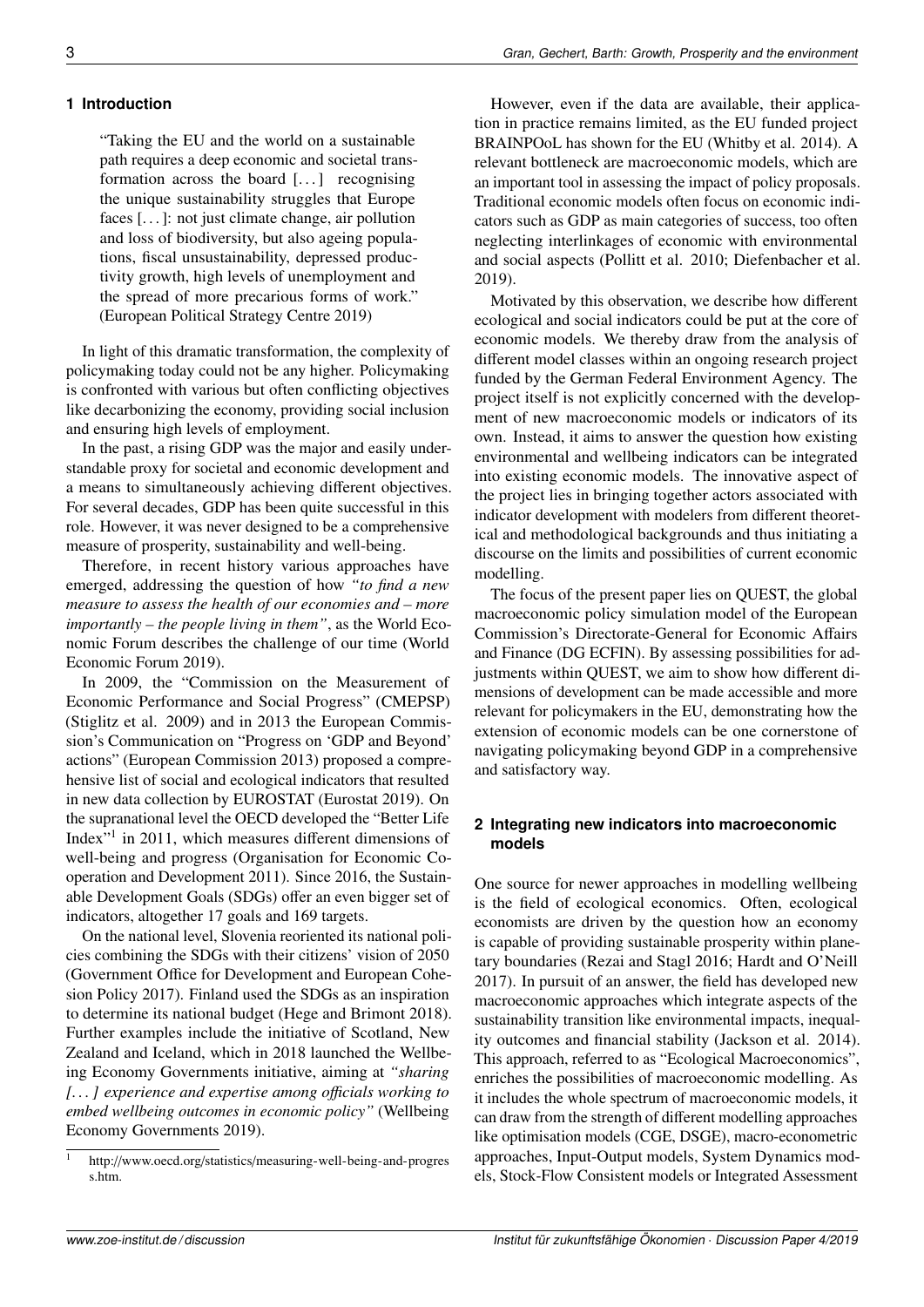models (Scrieciu et al. 2013; Hardt and O'Neill 2017).

The project uses a two-step approach to answer the research question: Firstly, a comprehensive list of promising environmental and social indicators has been developed. From this list, a reduced set of core indicators has been derived. These indicators have then been mapped to a list of established policy relevant macroeconomic models as well as a selection of innovative less well-known models in order to determine the status quo of already integrated indicators and identify potentials for integrating the analysed indicators.

## **2.1 Step one: Deriving a list of indicators for possible model extensions**

Macroeconomic models have different backgrounds and objectives. Consequently, the extent to which ecological and social indicators are already integrated in models is highly diverse. Concerning ecological indicators, it ranges from models with little or no reference to environmental issues to models that explicitly take environmental issues into account.

The project therefore developed a comprehensive list of indicators and proposes an integration of selected indicators based on the existing coverage of environmental and welfare issues within the type of model at hand (see Figure [1\)](#page-4-0). In doing so, it was ensured that despite different levels of already integrated indicators, it was still possible to realize the potential for improvement.

In the case of models with little or no reference to environmental issues, indicators that aim to give a first outlook on the environment-economy interrelation are included. If the model already has some links to environmental issues, further indicators based on environmental costs are available as a possible extension. For models that are explicitly oriented towards dealing with environmental topics, the depth of indicator assessment can go to a level that can give an appropriate insight into the critical loads and quality of the ecosystem.

Regarding wellbeing indicators, accounting-indices like the national welfare index (Diefenbacher et al. 2016), as well as supplementing indicators like the distribution of income and composed indicators like the amount of "happy life years" are chosen.

#### **2.2 Step two: Model categorization and selection**

In order to identify politically relevant models suitable for an integration of environmental and social indicators, three criteria where developed. They should:

- a) be used in Germany, at EU level or by international organizations
- b) be used for decision-making
- c) have a significant public perception.

In addition, models from the relatively new research field of Ecological Macroeconomics were identified that do not fulfil the criteria  $a - c$  but could provide possible new approaches regarding the integration of environmental and welfare indicators.

Altogether, 35 models were identified, of which 10 are General Equilibrium models (DART, DICE ENV Linkages, GEAR, GEM-E3, ICES-FEEM-SI, NAWM, NiGEM QUEST, REMIND, WIOD-CGE), 7 macro econometric models (DEFINE, E3ME, GINFORS, IMAGE, IMK, PANTA RHEI, VIEW), 13 models with a system-dynamics background (ASTRA, D3, D3EE, D3 Planspiel, EURO-GREEN, FALSTAFF, GEER, ICES-FEEM-SI, InternationalFutures, LowGrow SFC, Medeas, METANOIA, WoW) and 5 agent-based models (ENGAGE, EURACE, Lagom, MOTMO, STOEMSys).

According to their modelling class, relevance, contacts to the modelers and improvement possibilities, out of the 35 models 8 were identified for a feasibility study, (E3ME, NAWM, PANTA RHEI, WoW, IMK-Model, MEDEAS, NiGEM, QUEST).

## **3 The Example of QUEST**

#### **3.1 Integrating environmental indicators into QUEST**

In this section, a summary of the feasibility study for the QUEST model is presented. QUEST is used for policy simulations in the EU mainly to assess the impact of structural reforms in individual member states, the domestic and EUwide effects of fiscal and monetary policy measures, questions of foreign trade imbalances between member states or the impact of EU cohesion funds. The model's core is a medium-scaled Dynamic Stochastic General Equilibrium (DSGE) model, which is in principle suitable for welfare analysis via an integrated utility function of a representative household. This household aims to maximize its utility from consumption and leisure time (as opposed to work time) under income and time constraints. Generally, the model is quickly adaptable to new research questions, which is reflected in the amount of publications concerning timely policy issues related to the QUEST model (Institute for Monetary and Financial Stability 2018).

The analysed target variables are usually monetary variables such as GDP, price level, state budget and social variables such as employment or the unemployment rate. Other social and environmental factors do not play a dominant role in the basic version of the model. However, there is an extension to a green version of QUEST (Conte et al. 2010) that focuses on the environmental sector and the effects of policy measures to promote investment in  $CO_2$ -reducing innovations. Moreover, (Roeger et al. 2019) use another variant of QUEST to study the effects of structural reforms on income distribution. Starting from the green version of QUEST, the integration of ecological indicators is discussed,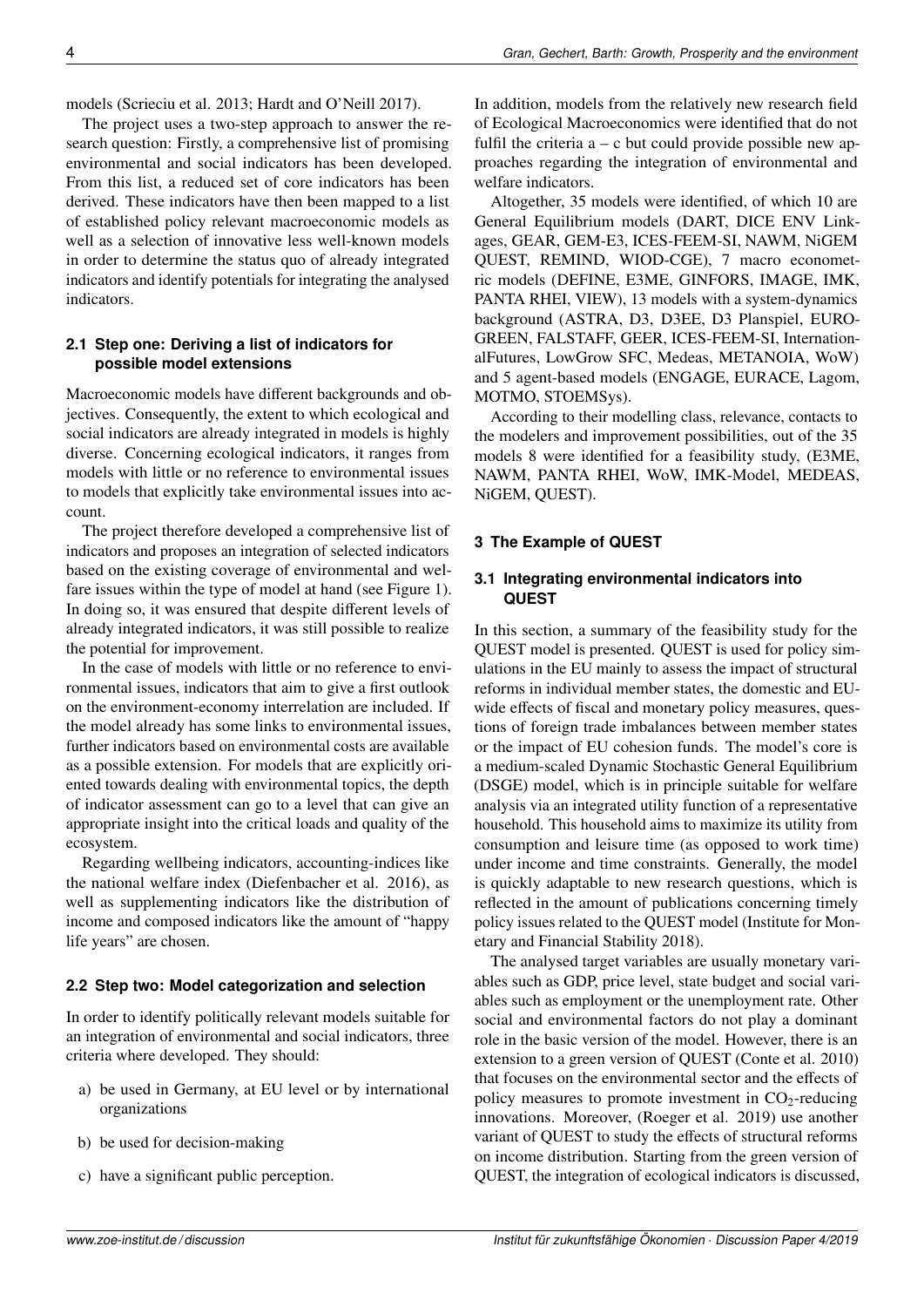

<span id="page-4-0"></span>Figure 1: Overview of possible ecological and welfare indicators and indices (Diefenbacher et al. 2019).

followed by social indicators.

Green QUEST distinguishes two forms of energy production: "dirty and non-regenerative" and "regenerative". The model has integrated various economy-environment interdependencies. The five producing sectors already include the impacts on  $CO_2$ -emissions, where  $CO_2$  is used as a proxy for all greenhouse gases. A more complex modelling of other greenhouse gases is principally possible with differentiated product groups. Consumer behaviour is interdependent with emissions. The intertemporally optimizing households consider how climate change may affect the quality of leisure time within their utility function. That is, how climate change may affect consumer behaviour and production. However, the model also incorporates typical public goods externalities such that the private provision of environmental protection and related innovations is insufficient, leaving a role for policy interventions.

Structural changes to the economy resulting from policy interventions targeting  $CO<sub>2</sub>$ -emissions either with certificates, taxes or subsidies can be analysed with the model. Due to the use of input-output tables, detailed figures on

energy and material consumption are available for the various sectors. Therefore, an extension of the model to further integrating energy productivity and raw material equivalents seems feasible. This would allow modellers to report on the efficiency and the absolute usage of exhaustible resources and analyse the major role of energy in the production process (Kümmel 2011). Consequently, the environmental consequences related to increasing production would be more visible leading to more realistic policies.

Concerning energy, the built-in technological change in production techniques makes it possible to map different energy productivities. These also have a steering function in the model, because optimizing firms and investors will in consequence use more productive techniques. Raw material equivalents could be included for different commodity classes. Even though there is only one representative final product, its material structure would change and thus might foster a change in household preferences.

One other line of extension lies in the analysis of global interdependencies. Green QUEST has only a rough representation of the rest of the world. Other versions of QUEST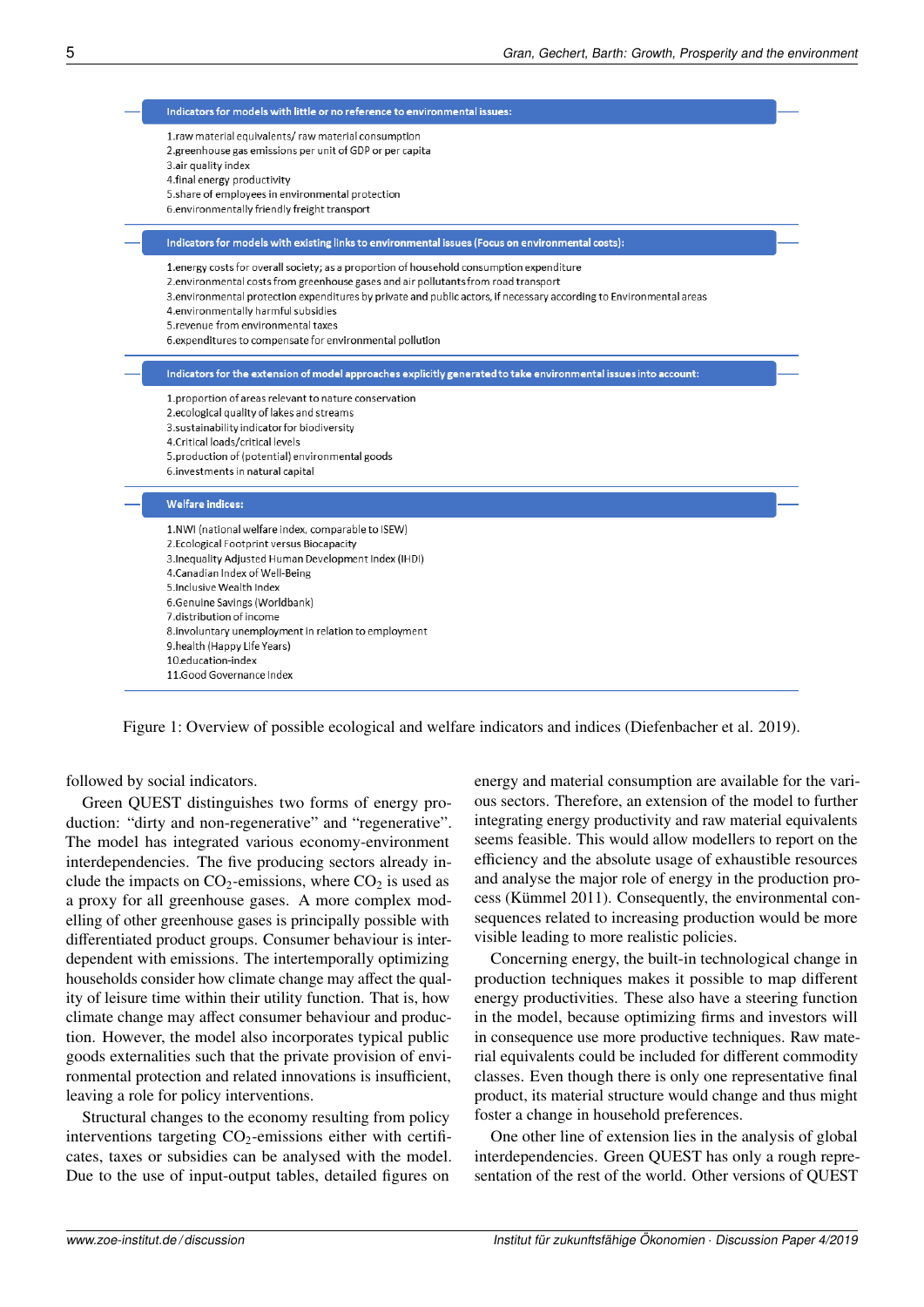III, however, have a more sophisticated foreign sector, which may also be implemented in Green QUEST. In this case, effects of technological spill over, global ecological footprints, carbon leakage and the relocation of resource intensive production technologies could be better understood.

# **3.2 Integrating social welfare indicators into QUEST**

From a social welfare perspective, the project analysed whether the National Welfare Index (NWI), which is the German version of the ISEW, can serve as an index for assessing welfare gains of QUEST. The NWI includes several ecological indicators which are already discussed above. Additional social welfare elements are usually part of a multi-dimensional approach to welfare measuring. Indicators, which are discussed here, include unpaid care work and voluntary work, costs of traffic and crime, the distribution of income and expenditures on education and health.

Addressing the welfare derived from unpaid care work and volunteering would require a major reorganisation of the model. The resulting value added must be integrated into the output calculation, including a determination of prices and substitution relationships between domestic work and market services. The most difficult part, however, would certainly be to model a suitable micro-foundation for the preferences of households, e.g. integrating voluntary work or the care of relatives into the optimization calculus.

The costs of traffic accidents and crime are very specific individual factors that could probably only be adequately integrated at great expenses. In addition, the required data from sub-indicators of the NWI are not available for all EU countries. Comparative values from similar countries would then have to be used for calibration.

Distributional effects can only be integrated in a very rudimentary way. "Green QUEST" is based on a Cobb-Douglas production function leading to a fixed functional income distribution. There are some elements in QUEST which soften this limit, for example the use of "overhead labour costs" as well as the circumstance of monopolistic competition in the product markets leading to rents, which are also regarded as capital income and thus make the functional distribution dependent on the degree of monopoly. In the version of (Roeger et al. 2019), household incomes and wealth are differentiated by two dimensions: qualification (low, medium, high) which is exogenously given and determines incomes and consumption rules which determine savings and thus the availability of wealth or credits. In sum, it is possible to create an artificial distribution measure between the different income groups ignoring differences within the groups. A comparison of personal inequality, e.g. by means of the widely used Gini index, is not possible since within-group inequality is not modelled. In addition, the existence and impact of super-rich households does not seem to be easily capable of being integrated into the model, even though their specific impact on global consumption, production, emissions and innovation seems to be relevant (Kaplan et al. 2014; Autor et al. 2017).

In a very simplified version, the NWI could thus be integrated into the model and policy simulations could be evaluated based on the expected welfare effects.

Another aspect of a wider look at prosperity is education, which is a major determinant of social inclusion. The integration of the aggregated educational index seems rather difficult, as in QUEST education is only modelled through exogenous human capital. Here, some improvements seem workable, albeit with quite some effort. One approach might be to endogenize training costs by the introduction of investments into education. At the same time, the household budget constraints will have to include training time and household utility would be affected by the overall education level, which would also be affected by a more disaggregated government consumption including education expenses.

Health is not part of QUEST, as for simplification reasons it includes the assumption of eternal life. In the green version there is an indirect link to health by the negative influence of climate change on leisure, which could be interpreted as a proxy.

# **4 Conclusions and recommendations**

The analysis of the EU's Green QUEST model shows possibilities and limits to introduce more sophisticated environmental and social indicators into existing macroeconomic models. Technically, there is some space for improvements. As a first step, existing elements of the model could be enriched with a higher level of detail. The second step lies in endogenizing the relevant indicators, depicting feedback elements within the model. The latter is by far more time consuming but also much more promising regarding the assessment of policy impacts on different dimensions of sustainability and wellbeing.

However, extensive research will be necessary to include more complex feedback mechanisms between the economy and its environmental and social components into the model, if one aims to go well beyond simple extensions. Currently, the model structure does not integrate a variety of important aspects that are relevant for policies at the interface of social and ecological spheres. These include the quality of jobs, distributional consequences of environmental policies and impacts and feedbacks with respect to the condition of ecosystems. Nevertheless, given the availability of resources, the extension of QUEST might rather be hindered by technical trade-offs between tractability and realism of the model than definite limits.

Besides these rather technical questions the project's interviews and workshops revealed some softer obstacles for a successful reorientation:

• Changing the perspective of the research question: Modelers and users are used to frame their research question in a GDP-orientated way, often judging success on comparing GDP growth rates (Gran 2017).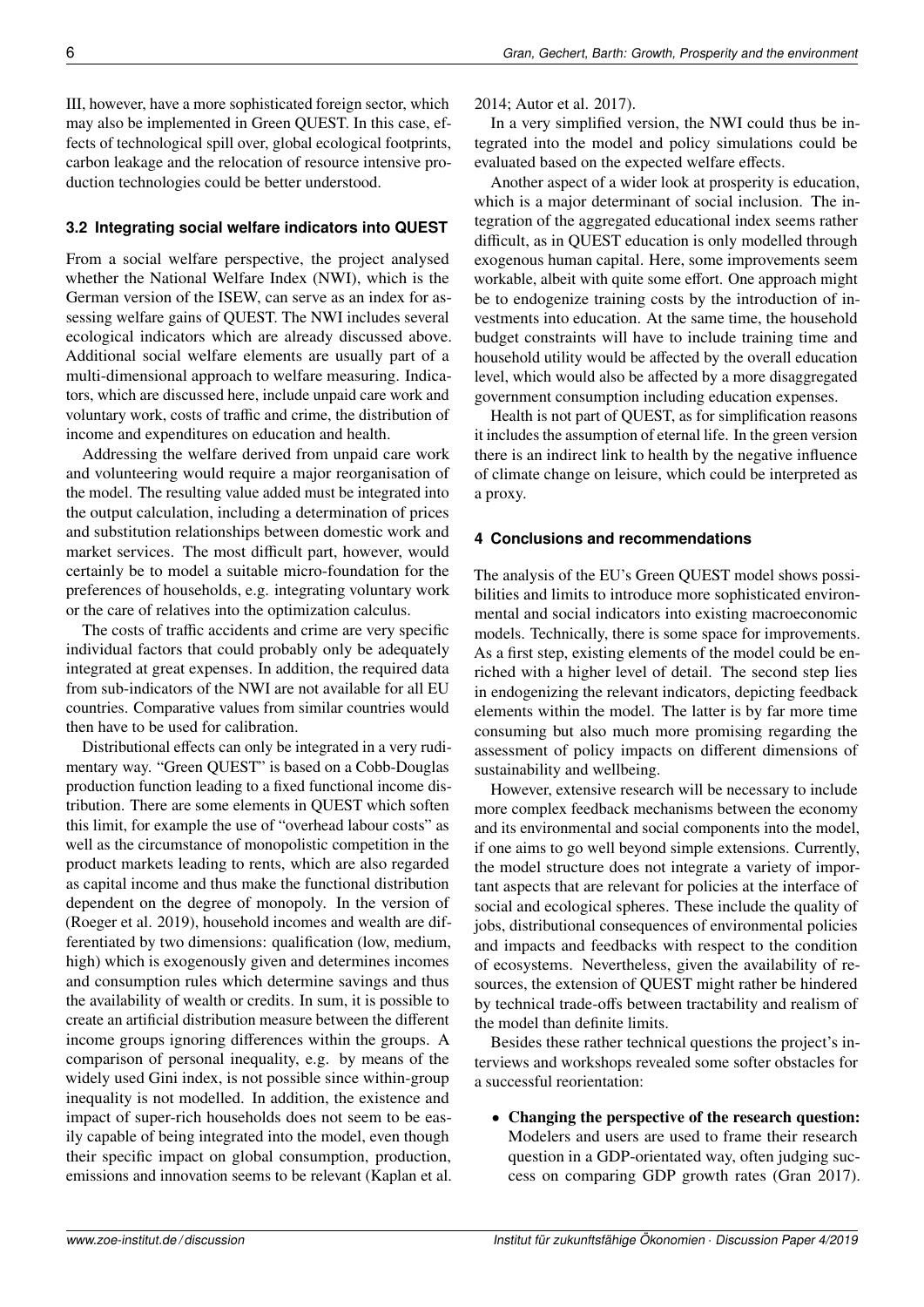Changing perspective is essential for analysing the impact of policies on ecological and social indicators instead of GDP.

- Interest and motivation of model users: Up to date there has not been a clear communication to modelers that new or other indicators should be analysed. Given the strong and rising interest in sustainability indicators at relevant national and international institutions, these users should clearly address their desire for new or extended models.
- Restriction to one accustomed modelling technique: There are limits in extending existing models. It might be useful to develop complementary models with a different theoretical background, set of assumptions and focus in order to have a more complex understanding of the impact of socio-ecological policy proposals. Adding other modelling approaches like System Dynamics or Stock-Flow Consistent models to the existing optimisation approach of DSGE and CGE models would strengthen the assessment of impacts.
- The silos of modelers: Modelers may lack exchange with users and modelers who are trained in other modelling philosophies. One possible solution lies in initiating a scientific dialogue, bringing together users and modelers with different theoretical and methodological backgrounds to generate innovative ideas of model and indicator integrations.

The commission's reflection paper on the 2030-strategy (European Commission 2019) as well as the question of how so solve the "Europe's Sustainability Puzzle" (European Political Strategy Centre 2019) clearly call for a contribution of economic modelers. One possible contribution is analysed in this paper: the integration of ecological and social variables into well established and influential economic models like QUEST. This step will improve the understanding of complex interactions between the economy, the environment and the society. Thereby, such an extension will enable politics to better understand for example the distributional consequences of  $CO<sub>2</sub>$ -taxes or the structural changes associated with the target of net-zero emissions by 2050. From our perspective, grasping these interlinkages between economic, social and environmental issues in economic models is necessary to make sure that policymaking addresses the fears of European citizens regarding the "deep economical and societal transition" mentioned above.

Even if the range of extensions within QUEST is limited, it may serve as a first step to close the gap between the idea and the practical implementation of moving policymaking in the EU beyond growth. In this light, "Europe's Sustainability Puzzle" does not appear to be an unsolvable challenge to the European model of progress. Instead it may well prove to be a source for inspiration opening new perspectives on how policymaking and economic modelling in the 21st century should look like.

#### **Literature**

- Autor, David; Dorn, David; Katz, Lawrence F.; Patterson, Christina; van Reenen, John (2017): Concentrating on the Fall of the Labor Share. In American Economic Review 107 (5), pp. 180–185.
- Conte, Andrea; Labat, Ariane; Varga, Janos; Žarnic, Žiga (2010): What ´ is the growth potential of green innovation? An assessment of EU climate policy options. Economic Papers 413.
- Diefenbacher, Hans; Gechert, Sebastian; Gran, Christoph; Neumann, Kai; Linsenmeier, Manuel; Oehlmann, Malte et al. (2019): Environmental Costs and Alternative Welfare Measures. Analysis of the Integration of Environmental Costs and Alternative Welfare Measures into Economic Models. Edited by Umweltbundesamt.
- Diefenbacher, Hans; Held, Benjamin; Rodenhäuser, Dorothee; Zieschank, Roland (2016): Aktualisierung und methodische Überarbeitung des nationalen Wohlfahrtsindex 2.0 für Deutschland 1991 bis 2012. Umweltbundesamt. Dessau-Roßlau.
- European Commission (2013): COMMISSION STAFF WORKING DOCUMENT. Progress on 'GDP and beyond' actions. SWD (2013) 303 final. Available online at http://[ec.europa.eu](http://ec.europa.eu/environment/enveco/pdf/SWD_2013_303.pdf)/environment/enveco/ pdf/[SWD\\_2013\\_303.pdf.](http://ec.europa.eu/environment/enveco/pdf/SWD_2013_303.pdf)
- European Commission (2019): Reflection Paper. Towards a Sustainable Europe by 2030. Brussels. Available online at https://ec.europa.eu/commission/sites/[beta-political](https://ec.europa.eu/commission/sites/beta-political/files/rp_sustainable_europe_30-01_en_web.pdf)/files/rp\_sust [ainable\\_europe\\_30-01\\_en\\_web.pdf.](https://ec.europa.eu/commission/sites/beta-political/files/rp_sustainable_europe_30-01_en_web.pdf)
- European Political Strategy Centre (2019): Europe's Sustainability Puzzle. Broadening the Debate. Available online at https://ec.europa.eu/epsc/publications/[other-publications](https://ec.europa.eu/epsc/publications/other-publications/europes-sustainability-puzzle_en)/europes-s [ustainability-puzzle\\_en.](https://ec.europa.eu/epsc/publications/other-publications/europes-sustainability-puzzle_en)
- Eurostat (2019): Measuring GDP and beyond. Available online at https://ec.europa.eu/eurostat/web/[gdp-and-beyond.](https://ec.europa.eu/eurostat/web/gdp-and-beyond)
- Government Office for Development and European Cohesion Policy (2017): Slovenian Development Strategy 2030. Edited by Timotej Šooš, Katja Lautar, Helena Urbančič, Nataša Kobe Logonder, Rotija Kmet Zupančič, Lejla Fajić. Ljubljana.
- Gran, Christoph (2017): Perspektiven einer Wirtschaft ohne Wachstum. Adaption des kanadischen Modells LowGrow an die deutsche Volkswirtschaft. Marburg: Metropolis-Verlag.
- Hardt, Lukas; O'Neill, Daniel W. (2017): Ecological Macroeconomic Models: Assessing Current Developments. In Ecological Economics 134, pp. 198–211.
- Hege, Elisabeth; Brimont, Laura (2018): Integrating SDGs into national budgetary processes. IDDRI Study N°05/18.
- Institute for Monetary and Financial Stability (2018): Macroeconomic Model Data Base. Available online at https://[www.macromodelbase.c](https://www.macromodelbase.com/) [om](https://www.macromodelbase.com/)/.
- Jackson, Tim; Drake, Ben; Victor, Peter A.; Kratena, Kurt; Sommer, Mark (2014): Foundations for an ecological macroeconomics. Literature review and model development (WWWforEurope Working Paper, No. 65). Available online at http://[www.foreurope.eu.](http://www.foreurope.eu)
- Kaplan, Greg; Violante, Giovanni L.; Weidner, Justin (2014): The Wealthy Hand-to-Mouth. In Brookings Papers on Economic Activity 45 (1), pp. 77–153. Kümmel, Reiner (2011): The Second Law of Economics. Energy, Entropy, and the Origins of Wealth. New York, NY: Springer Science+Business Media LLC (The Frontiers Collection).
- Organisation for Economic Co-operation and Development (2011): How's Life? Measuring Well-being: OECD Publishing.
- Pollitt, Hector; Barker, Anthony; Barton, Jennifer; Pirgmaier, Elke; Polzin, Christine; Lutter, Stephan et al. (2010): A Scoping Study on the Macroeconomic View of Sustainability. Final report for the European Commission, DG Environment.
- Rezai, Armon; Stagl, Sigrid (2016): Ecological macroeconomics: Introduction and review. In Ecological Economics 121, pp. 181–185.
- Roeger, Werner; Varga, Janos; in 't Veld, Jan; Vogel, Lukas (2019): A Model-Based Assessment of the Distributional Impact of Structural Reforms (European Economy Discussion Paper, 091).